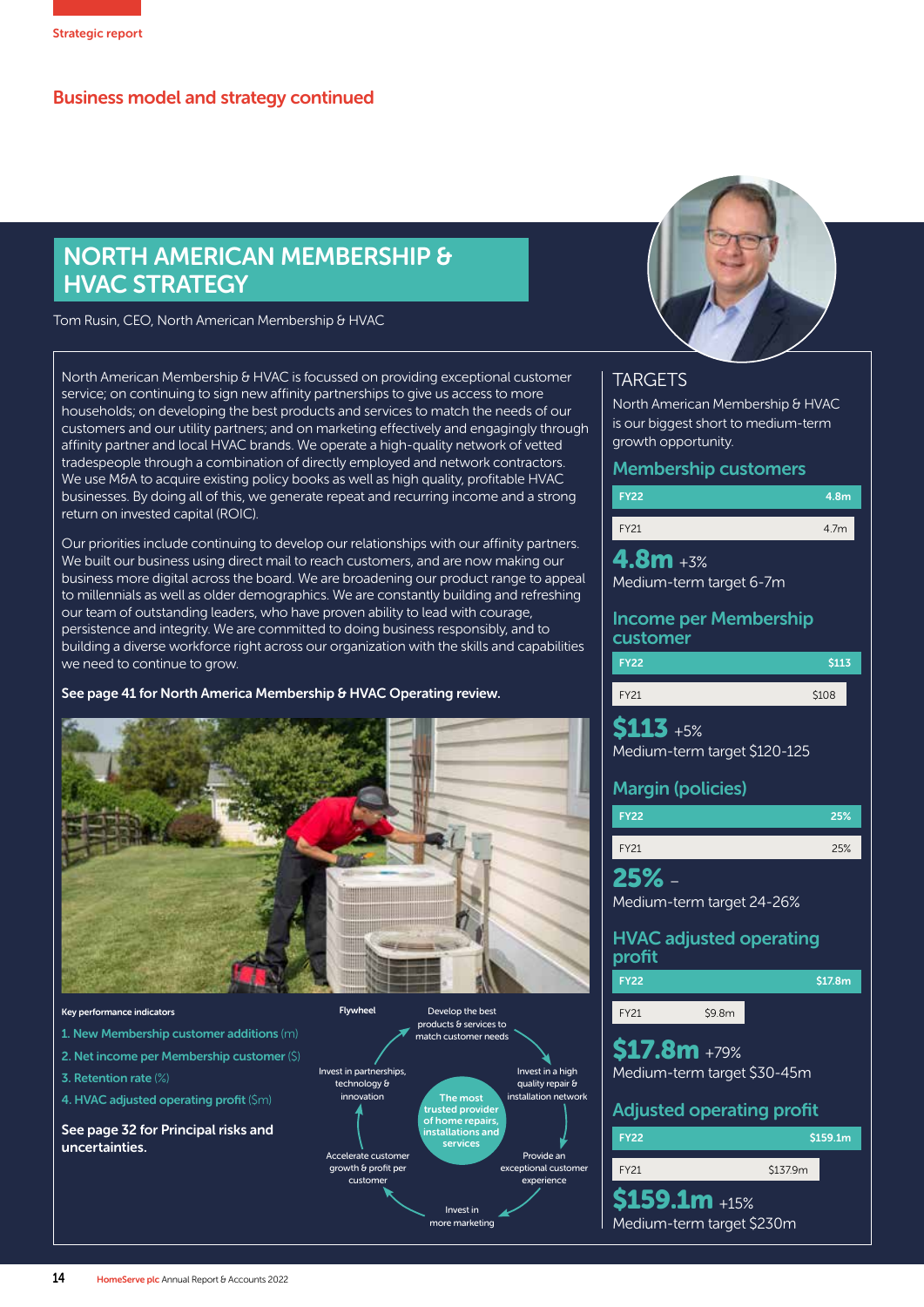# EMEA MEMBERSHIP & HVAC STRATEGY EMEA MEMBERSHIP & HVAC STRATEGY

Ross Clemmow, CEO, EMEA Membership & HVAC



In EMEA Membership & HVAC, we are passionate about solving everyday home emergencies and improving sustainability in the home. We aspire to being best in the world at connecting trades with customers to get home repairs done easily. We drive profitable, recurring revenue through Membership and repeat jobs, and are building three key capabilities – Membership, HVAC and Claims Assistance.

Our dedicated and experienced local management teams are developing highly efficient, multi-skilled networks of marketers, customer service experts and technicians capable of creating and supporting market leading products and services, including electric vehicle charging and green heating solutions. Across EMEA, we are driving to make our businesses more digital.

UK Membership is our most established business. While the competitive landscape is stable, it is the only one to operate with a larger competitor. Customer numbers for our traditional plumbing and drainage products are past their peak, so we are looking to expand our product line and partnerships to stabilise our customer book at around 1.5m customers. We have established a 2-3 year transformation plan to stabilise our UK business and return it to profitable growth, which will build a more efficient, multichannel, multi-product business. We are rolling out our successful HVAC buy and build strategy, increasing our presence in the energy markets and expanding into Claims Assistance with the acquisition of CET in October 2021.

In France and Spain, we have already diversified into multi-product, multi-channel businesses to support stable, profitable growth. In Spain, we have developed a new model ("service customer") to return our Membership business to growth following the end of our partnership with Endesa. Our near neighbour geographic expansion strategy leverages our know-how in existing markets to develop new opportunities in Belgium, Portugal and Germany.

We have a promising joint venture in Japan with Mitsubishi Corporation.

See page 43 for EMEA Membership & HVAC Operating review.

See page 32 for Principal risks and uncertainties.

### IN A NUTSHELL

We are growing broad-based businesses in the UK, France, Spain, Belgium, Portugal, Germany and Japan based on three key capabilities:



**HVAC** Installation, maintenance and repair of heating, ventilation and air conditioning systems.

Claims Assistance Home emergency assistance for home insurance policy holders.

### Key performance indicators

- 1. New customer additions (m)
- 2. Retention rate (%)
- 3. Proportion of revenue from non-Membership businesses (%)